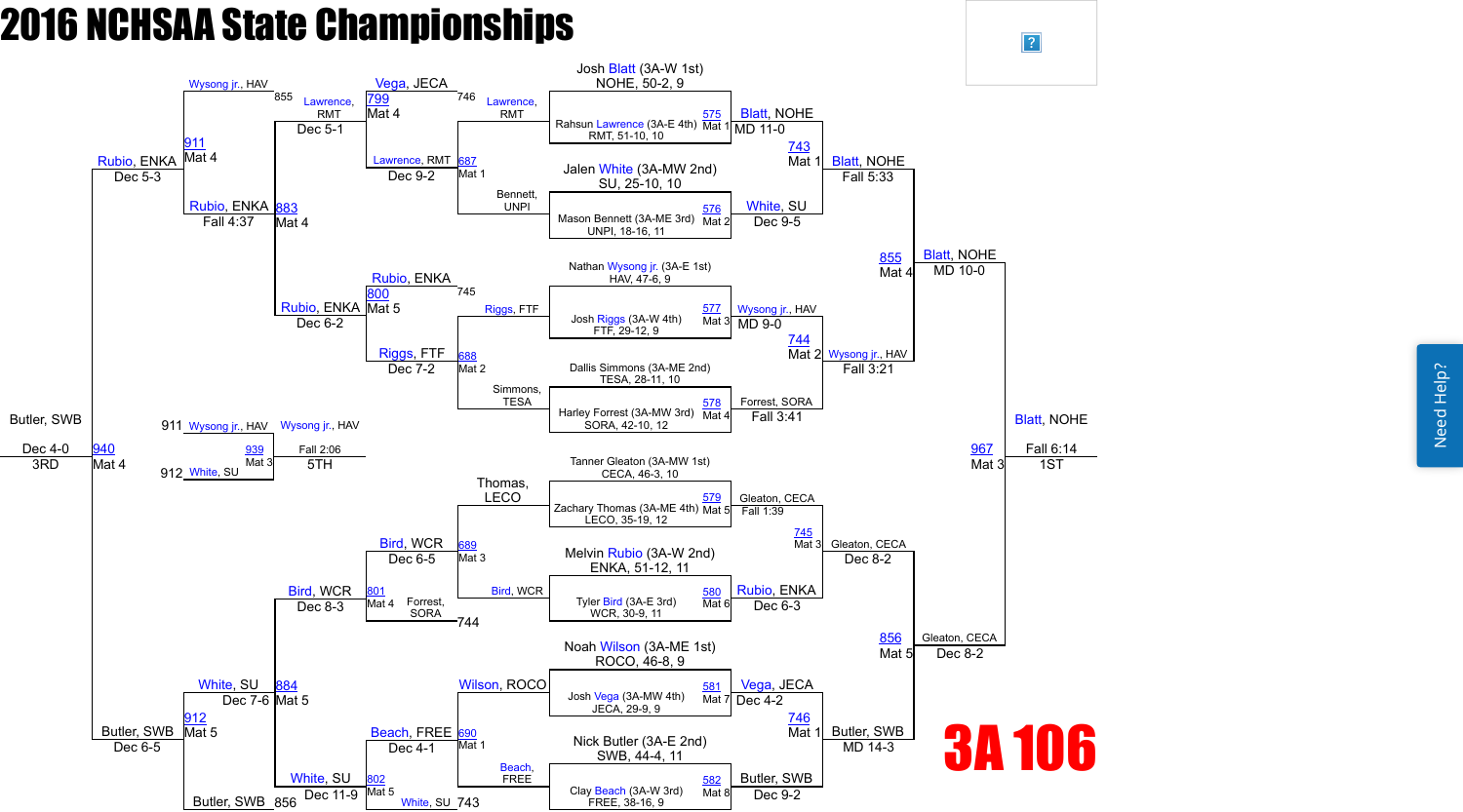Need Help? Need Help?



 $\vert$ ?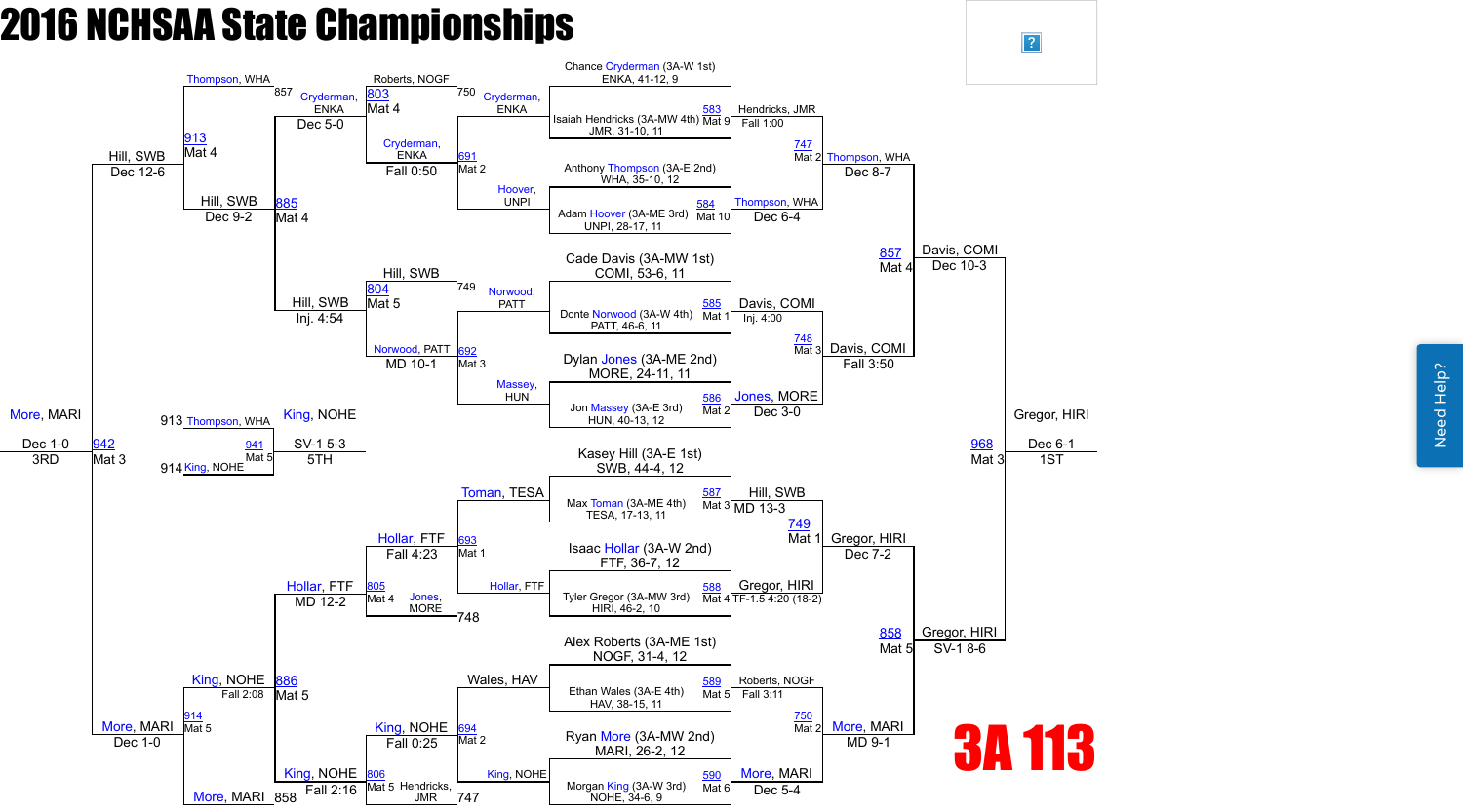Need Help? Need Help?



 $\boxed{?}$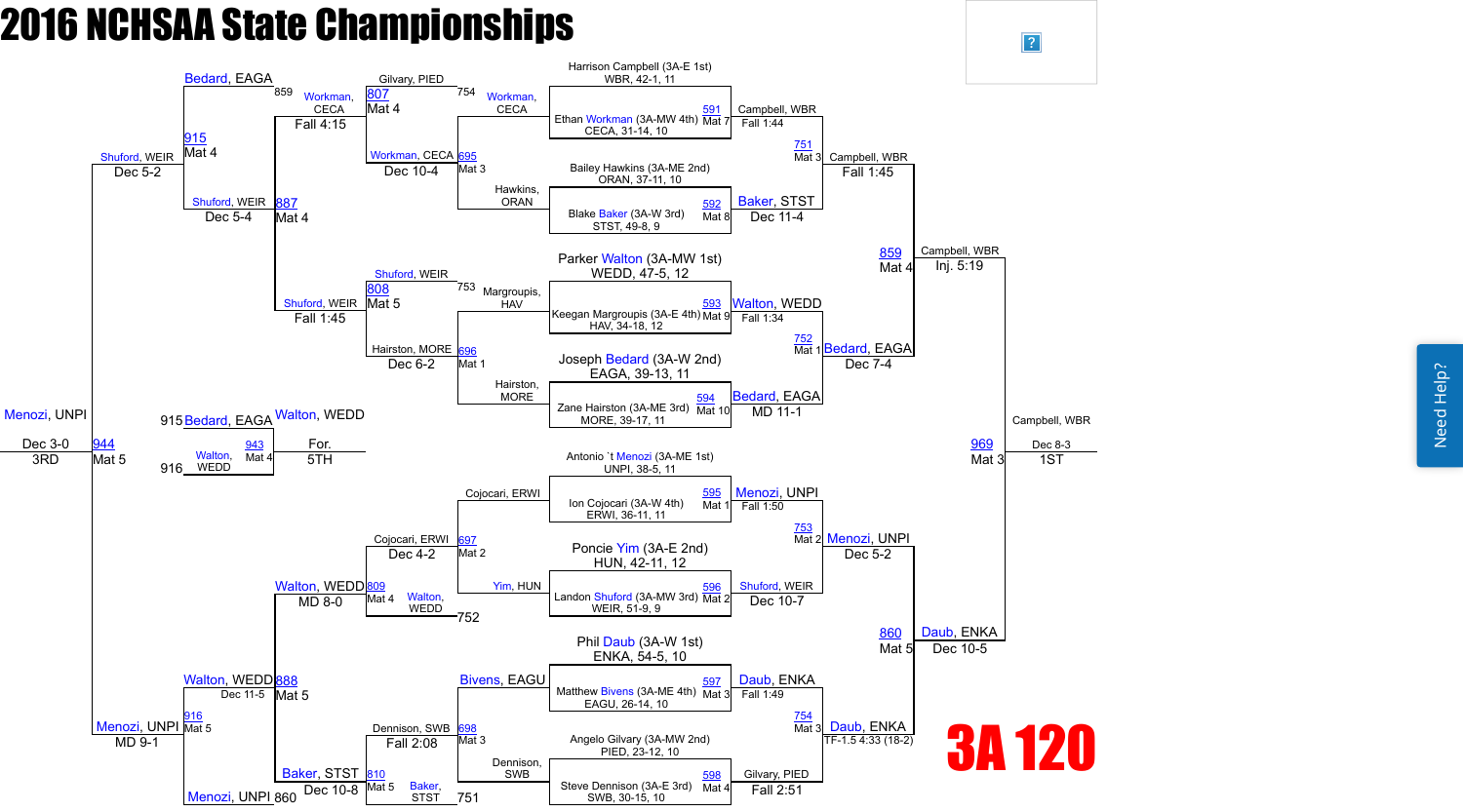

 $\boxed{?}$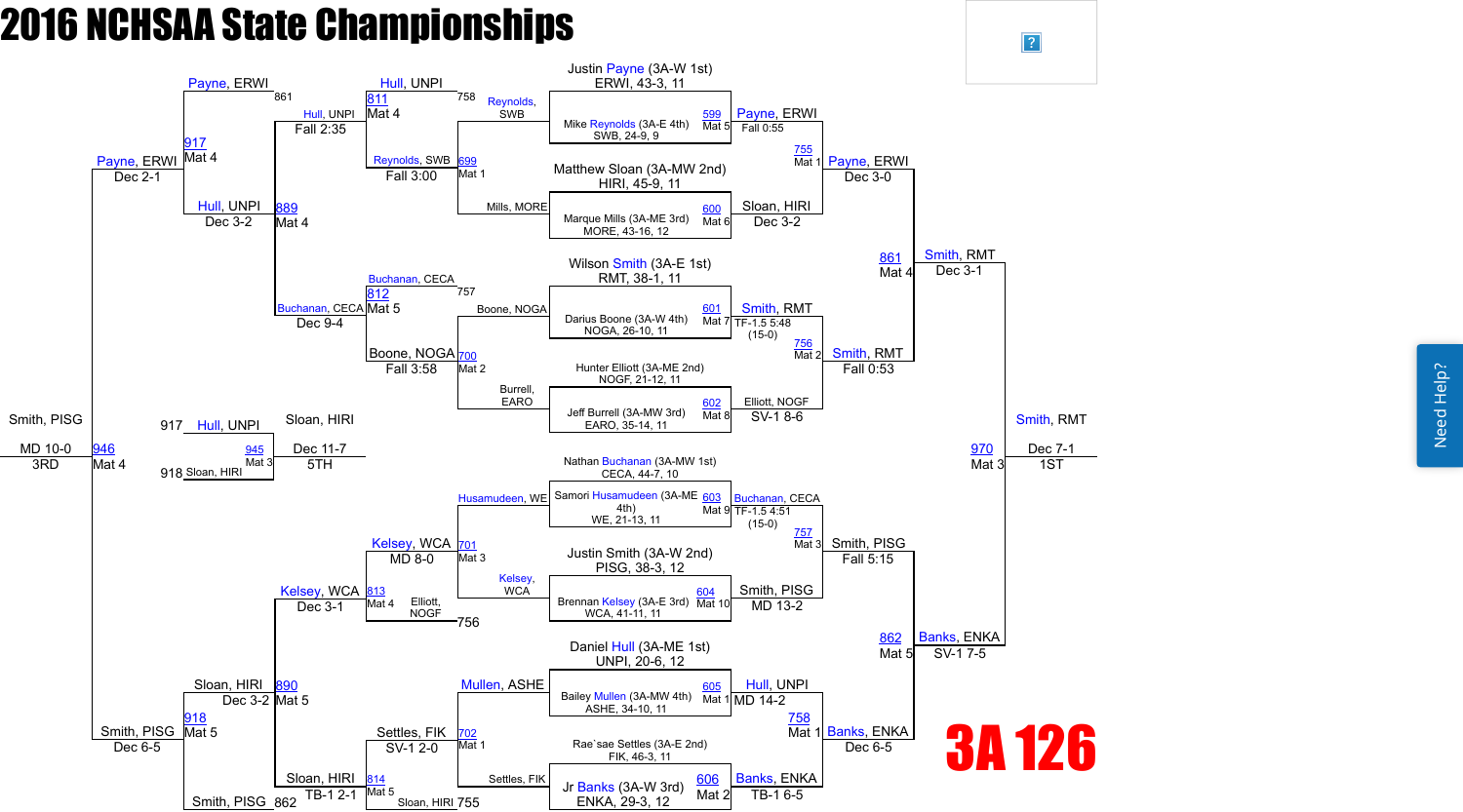

 $\vert$ ?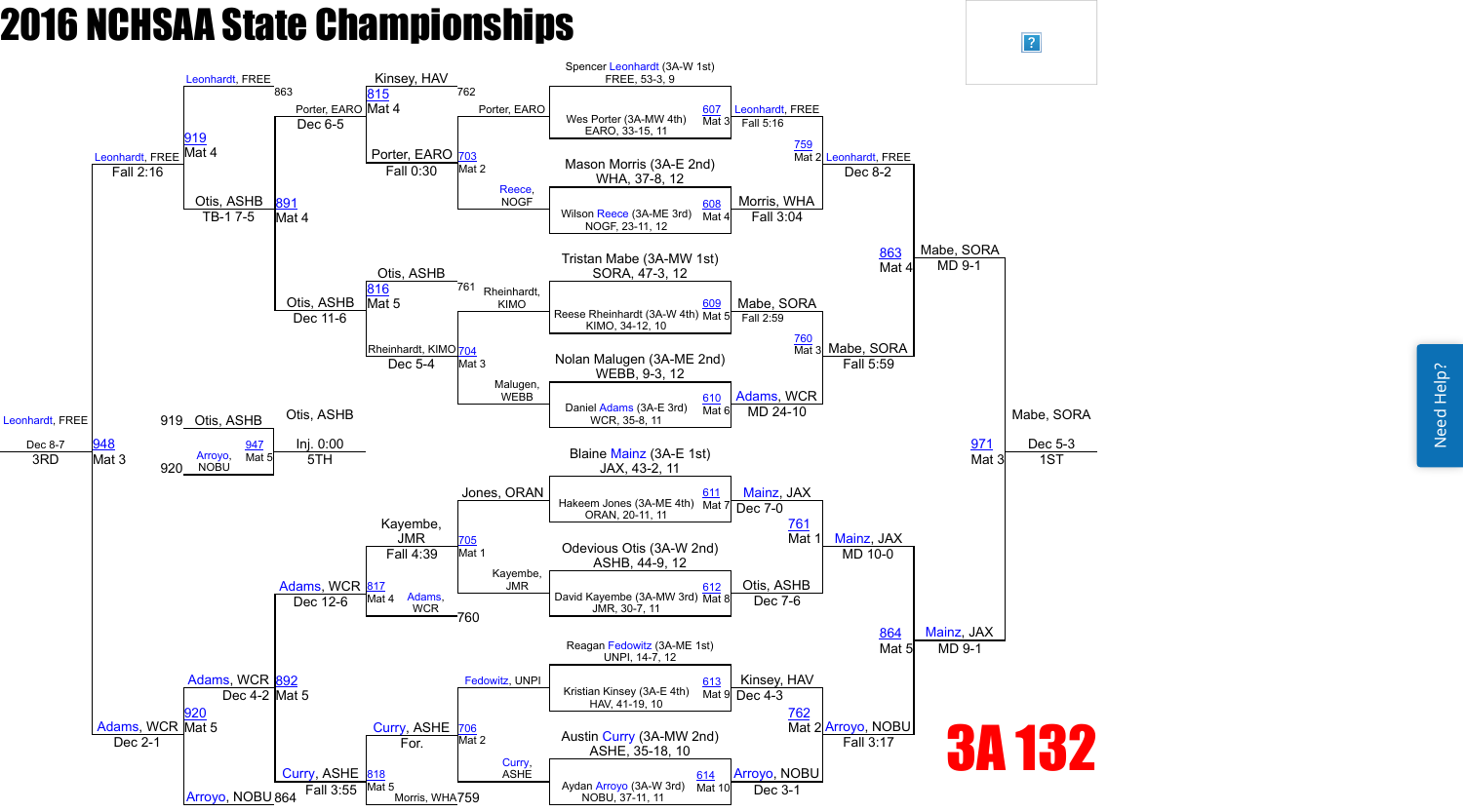Need Help? Need Help?



 $\boxed{?}$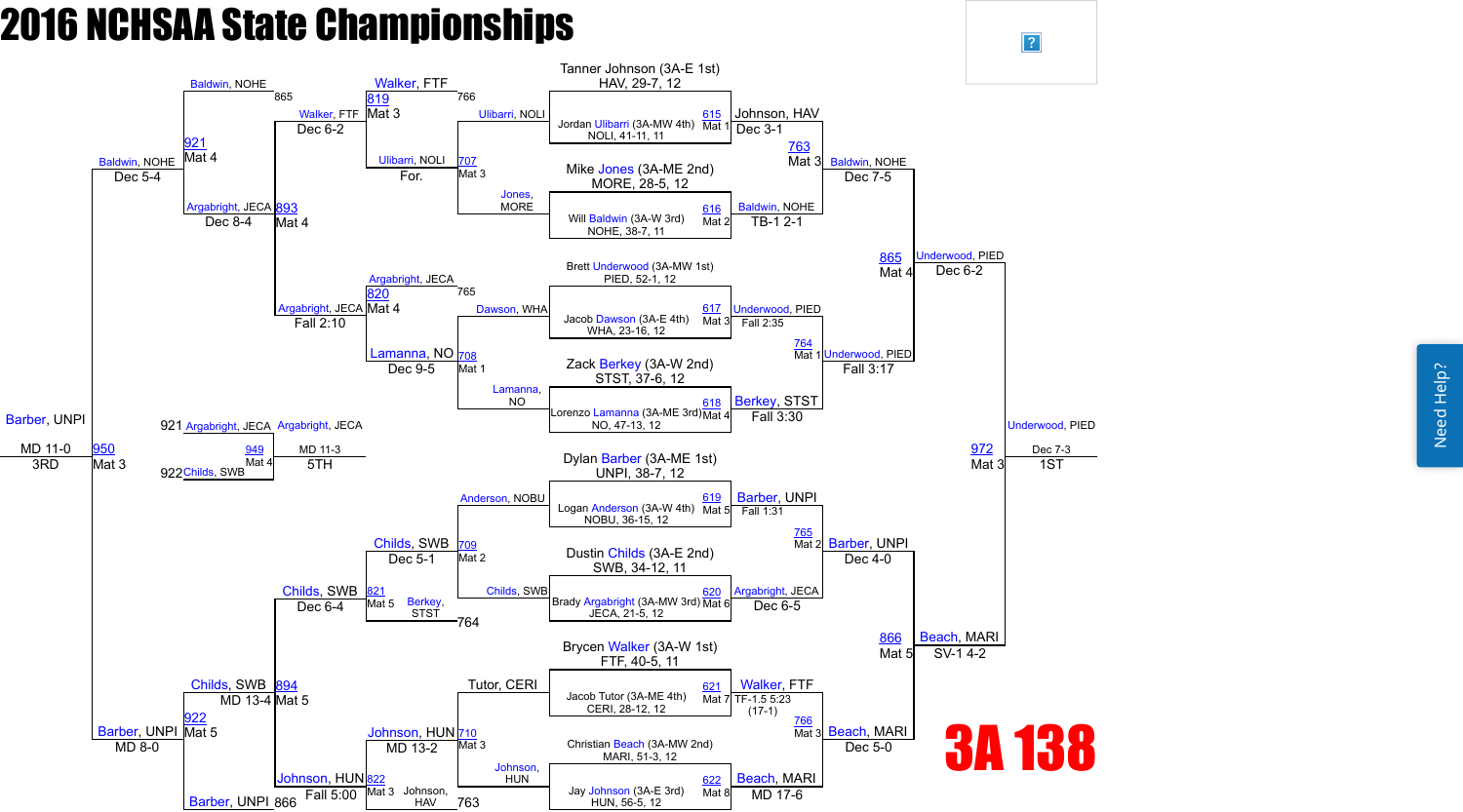Need Help? Need Help?



 $\boxed{?}$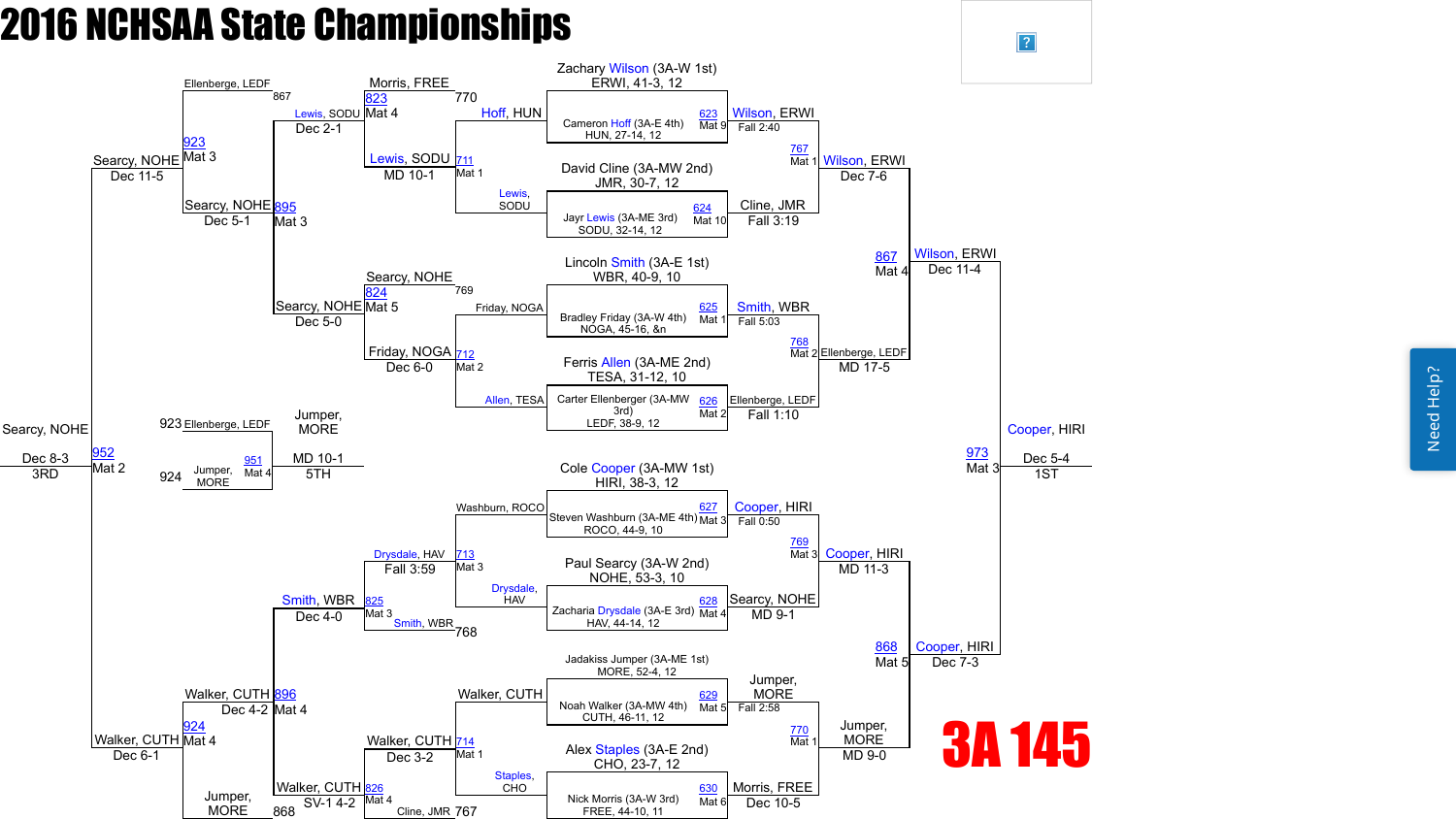

 $\sqrt{?}$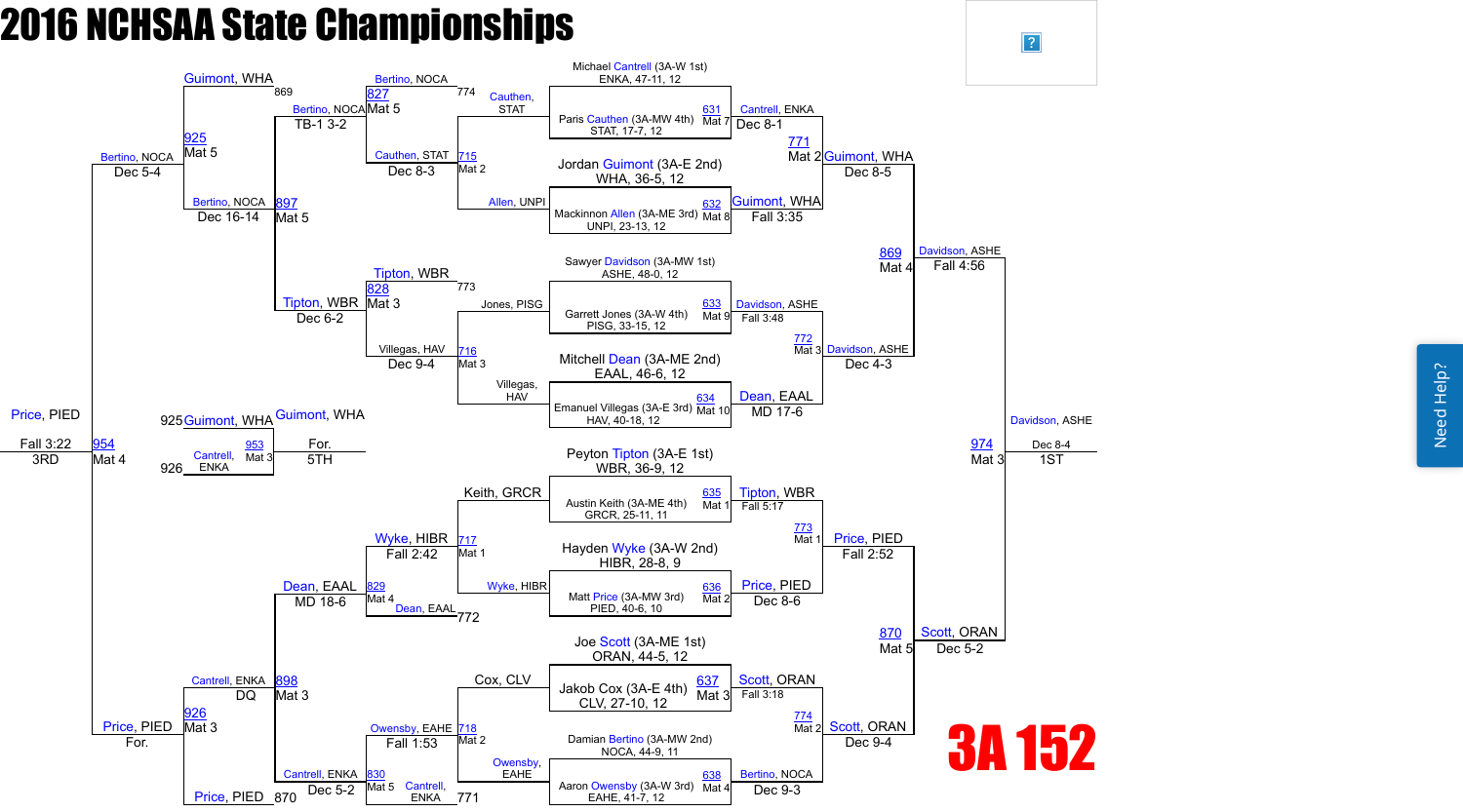Need Help? Need Help?



 $\sqrt{?}$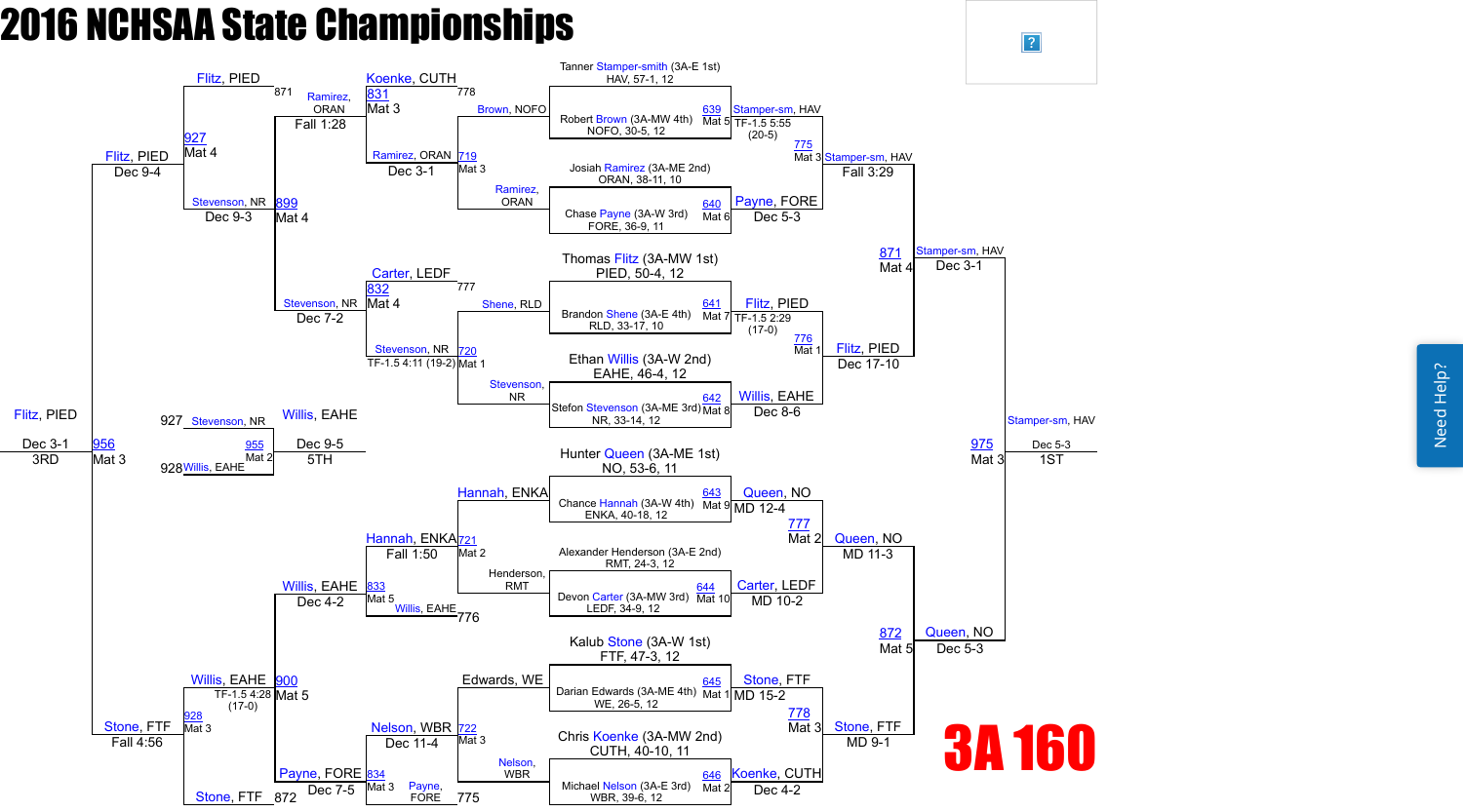

 $\sqrt{?}$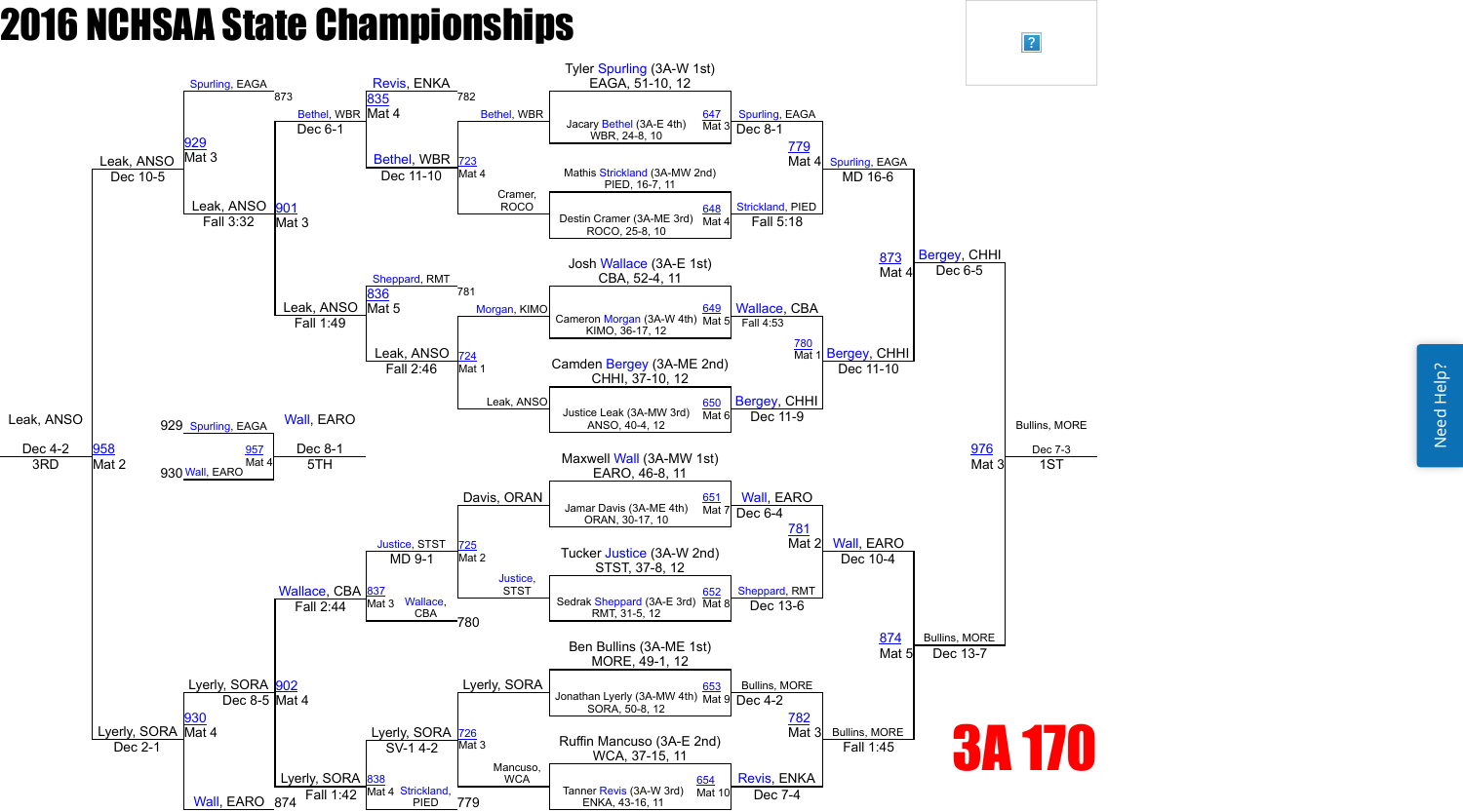

 $\boxed{?}$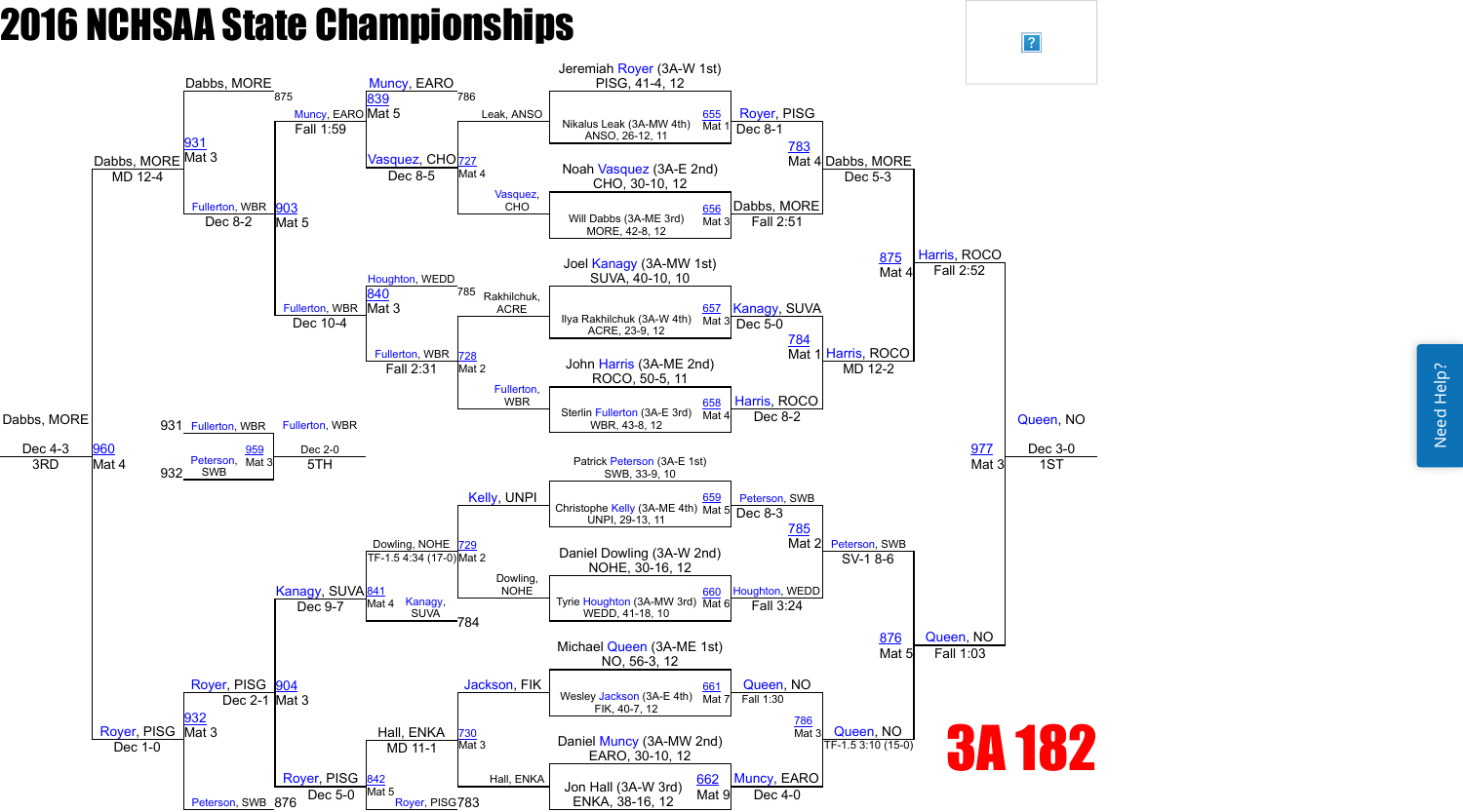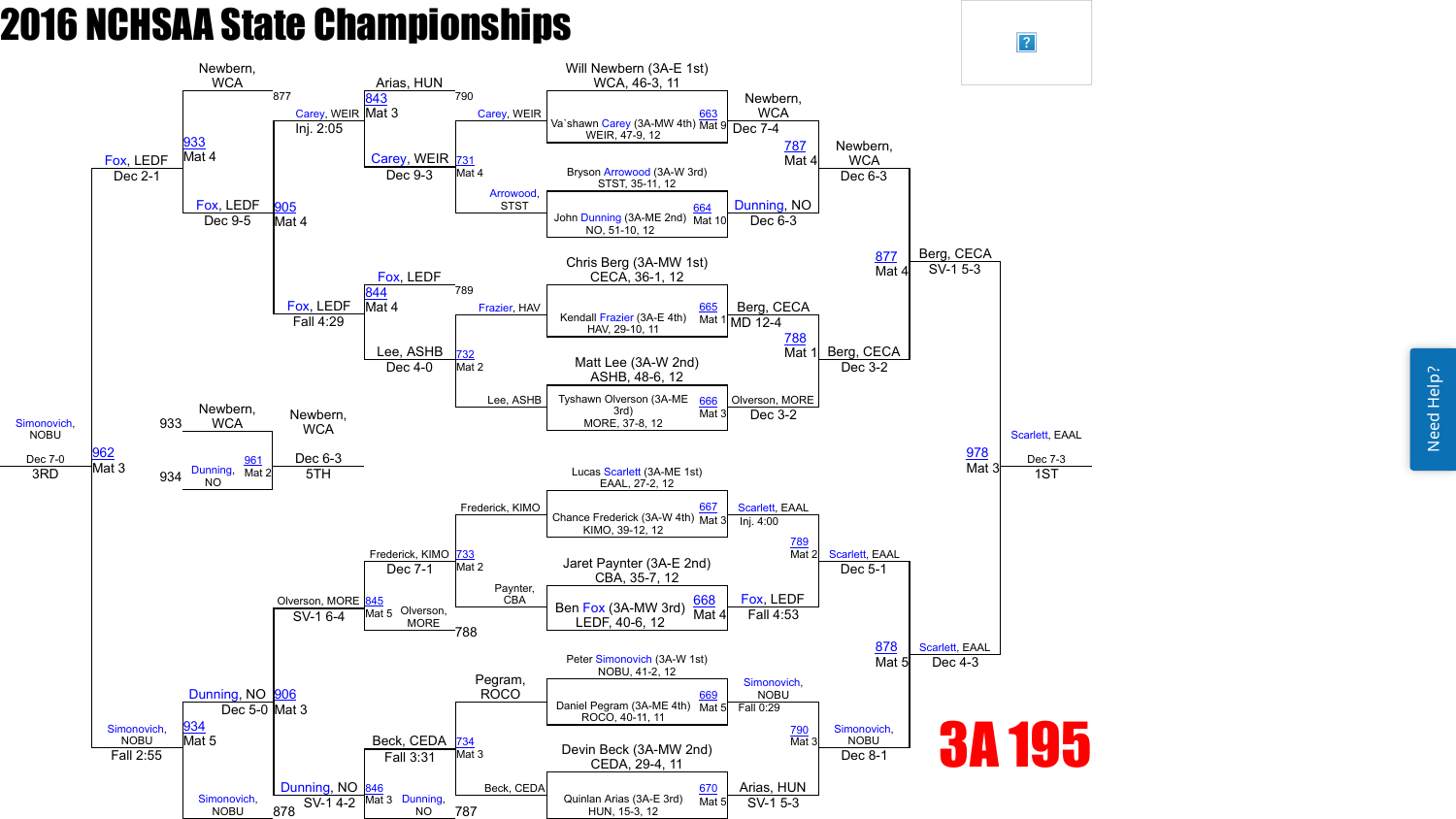

 $\vert$ ?